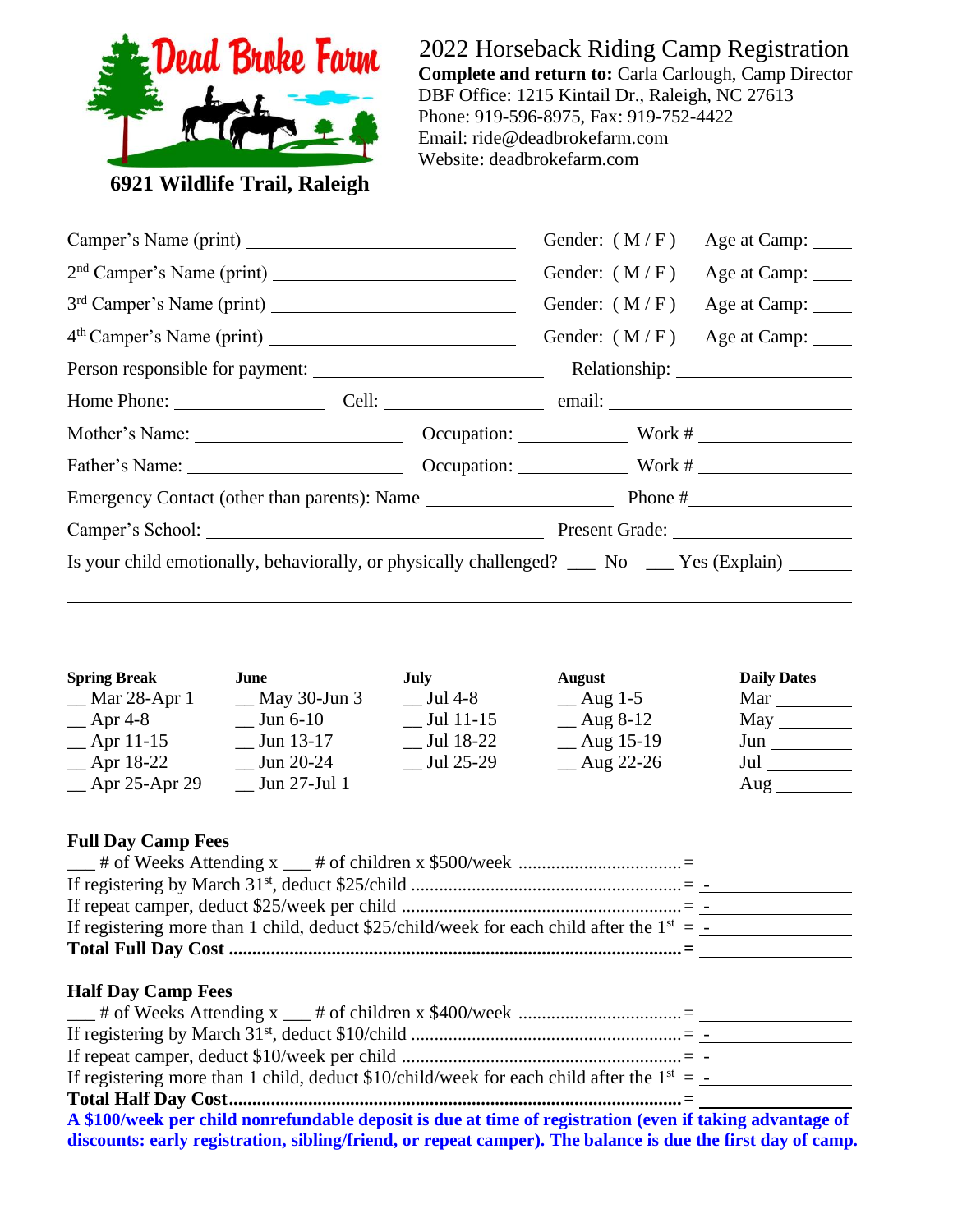# **Daily Session Fees**

| If registering more than 1 child, deduct $$5$ /child for each child after the first           |  |
|-----------------------------------------------------------------------------------------------|--|
| $\frac{1}{1}$ # of Half-day Sessions x $\frac{1}{1}$ # of children x \$100/day (no discounts) |  |
|                                                                                               |  |

**Daily sessions don't submit a discount. You simply prepay tuition based upon the daily rate.**

- In the event of an emergency in which the parent cannot be contacted, the parent(s) agree to allow the staff members of Dead Broke Farm (DBF) to take appropriate action in the best interest of the child.
- I permit DBF to use pictures of my child as a camp participate in promotional literature, promotional videos, and the DBF website, which are published and used by DBF. I understand that my child's photo or likeness may appear in news media. I understand that my child's name will not be published or broadcast without the parent(s) written consent.
- All children must wear a helmet when riding, handling, and/or being near horses. Helmets are provided by DBF, but children may bring their own provided that they are SEI certified ASTM helmets. (If your child's helmet is, it will be indicated on the inside of the helmet).
- I understand that DBF assumes no responsibility for injuries or illnesses, which my child may sustain as a result of his/her physical condition or resulting from his/her participation in camp activities. In consideration of the privilege of participating at camp, I hereby voluntarily release and discharge DBF, its agents, contract services, servants, and employees from any and all claims for injury, illness, death, loss or damage which my child may suffer as a result of his/her participation in camp activities.
- Participants are responsible for their own accident insurance when participating in activities offered by DBF.
- I understand that while DBF will make every attempt to provide reasonable accommodations for every applicant, the DBF reserves the right to decline the application of, or send home, any child who according to the Director's discretion is detrimental to the general welfare of camp and other campers. I understand that in such a situation, tuition is nonrefundable.
- I understand that non-attendance does not entitle me to a refund or makeup day. I understand that no refunds or adjustments are granted for illness, vacation, or weather. Deposits are nonrefundable. Tuition is nonrefundable if you withdraw your child from camp once the camp week has begun.
- I understand that DBF is not responsible for any personal items lost or stolen at our camp.
- DBF does not normally administer any medication and will only do so when requested in writing by the child's parent or guardian.
- Children may be dropped off between the hours of 7:45am and 9am and may be picked up between the hours of 5pm and 6pm if attending full day and between 1:30pm and 2pm if attending half day.

| How did you learn about Dead Broke Farm Horse Camp? __Web ___Friend/Relative ___Facebook |                                                                 |  |  |
|------------------------------------------------------------------------------------------|-----------------------------------------------------------------|--|--|
|                                                                                          |                                                                 |  |  |
| What prompted your final decision to choose Dead Broke Farm?                             |                                                                 |  |  |
|                                                                                          |                                                                 |  |  |
| Payment Method for \$100 Deposit/Child per Week                                          |                                                                 |  |  |
|                                                                                          |                                                                 |  |  |
| Credit Card # _ _ _ _ _ _ _ _ _ _ _ _ _ _ _ _ _ _                                        | Exp Date $\_\_\_\_\_\_\_\_\$ 3-digit code $\_\_\_\_\_\_\_\_\_\$ |  |  |
| Signature                                                                                | Card Billing Zip Code $\_\_\_\_\_\_\_\_\_\_\_\_\_$              |  |  |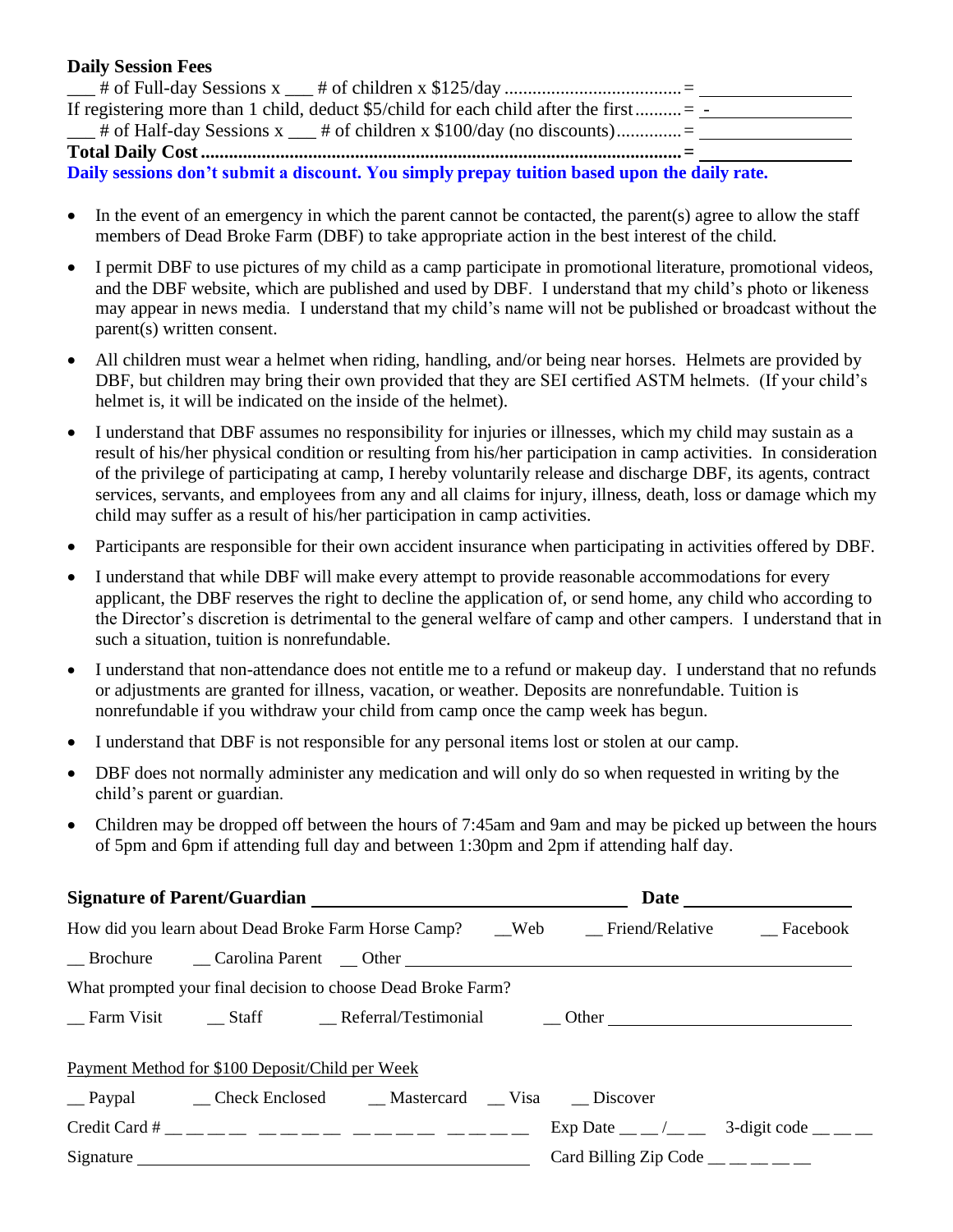# **Horseback Riding Liability Release & Acceptance of Terms & Conditions**

**STABLE NAME:** Dead Broke Farm, LLC, hereinafter known as **"DBF"** 6921 Wildlife Trail Raleigh, NC 27613

A. **REGISTRATION OF PARTICIPANT AND AGREEMENT PURPOSE** I, the following listed individual, and the parents or legal guardians thereof if a minor, do hereby voluntarily agree to participate in horse rental services and / or equestrian services and / or guide and outfitter services provided by DBF.

| PARTICIPANT NAME<br>(Please Print Name)                                                                                                                                                                                                   | AGE (If under 18)                   | Weight<br><b>Over 200 lbs?</b> | <b>HORSE RIDING EXPERIENCE</b><br>(Check one that applies) |  |
|-------------------------------------------------------------------------------------------------------------------------------------------------------------------------------------------------------------------------------------------|-------------------------------------|--------------------------------|------------------------------------------------------------|--|
|                                                                                                                                                                                                                                           | $2. \text{Age}$<br>3. Date of Birth | <b>YES</b><br>NO.              | BEGINNER (under 25 hours)<br><b>OVER 25 HOURS</b>          |  |
| 6. Does participant have any physical or mental condition(s), which may affect his / her ability to ride a horse?<br>YES<br>NO<br>(Circle One)<br>7. If you circled "YES", how can we help this participant with his / her special needs? |                                     |                                |                                                            |  |
| 8. MEDICAL INSURANCE 1/WE AGREE THAT: Should medical treatment be required, I and / or my medical insurance shall pay for ALL such incurred expenses.                                                                                     |                                     |                                |                                                            |  |
| My policy number is<br>My medical insurance company is                                                                                                                                                                                    |                                     |                                | I don't <del>carr</del> y medical insurance.               |  |

- B. **AGREEMENT SCOPE AND TERRITORY AND DEFINITIONS** This agreement shall be legally binding upon me the registered participant, and the parents or legal guardians thereof if a minor, my heirs, estate, assigns, including all minor children, and personal representatives; and it shall be interpreted according to the laws of the state and county of DBFS'S physical location. This agreement is intended to be valid and binding at all times now and in the future when DBF permits me (directly or indirectly) to enter DBF'S property, be on DBF'S property, be near any horse, receive instruction or guidance from its associates and / or when I ride and / or am near horses on or off of DBF'S property. Any disputes by the participant shall be litigated in, and venue shall be the county in which DBF is physically located. This agreement is intended to be as broad and inclusive as the law permits. If any clause, phrase, or work conflicts with state law, then that single part is null and void. The terms "HORSE" AND "EQUINE" herein shall refer to all equine species. The terms "I", "WE", "ME", "MY" shall herein refer to the above registered participant and the parents or legal guardians thereof if a minor.
- C. **INHERENET RISKS / ASSUMPTION OF RISK I / WE ACKNOWLEDGE THAT:** Horseback riding is classified as RUGGED ADVENTURE RECREATIONAL SPORT ACTIVITY and that risks, conditions, and dangers are inherent in (meaning an integral part of) horse / equine / animal activities, regardless of all feasible safety measures which can be taken, and I agree to assume them. The inherent risks include, but are not limited to any of the following: The propensity of an animal to behave in ways that may result in injury, harm, death, or loss to persons on or around the animal; The unpredictability of an equine's reaction to sounds, sudden movement, unfamiliar objects, persons, or other animals; Hazards, including, but not limited to, surface or subsurface conditions; A collision, encounter and / or confrontation with another equine, another animal, a person, or an object; The potential of an equine activity participant to act in a negligent manner that may contribute to injury, harm, death, or loss to the participant or to other persons, including but not limited to, failing to maintain control over an equine and / or failing to act within the ability of the participant. Horses are 5 to 15 times larger, 20 to 40 times more powerful, and 3 to 4 times faster than a human. If a rider falls from horse to ground it will generally be at a distance of from 3 ½ to 5 ½ feet, and the impact may result in harm to the rider. Horseback riding is an activity in which one much smaller, weaker predator animal (the human) tries to impose its will on, and become one unit of movement with, another much larger, stronger prey animal that has a mind of its own (the horse) and each has a limited understanding of the other. If a horse is frightened or provoked it may divert from its training and act according to its natural survival instincts which may include, but are not limited to,: Stopping short; Spinning around; Changing directions and / or speed at will; Shifting its weight; Bucking; Rearing; Kicking; Biting; and / or Running from danger. **I also acknowledge that these are just some of the risks and I agree to assume other not mentioned above. I am not relying on DBF to list all possible risks for me.**
- D. **WILDERNESS EXPERIENCE PARTICIPATION, CONDITIONS OF NATURE WARNING, UNFAMILIAR AND SUDDEN SIGHTS, SOUNDS AND MOVEMENTS WARNING, AND INSPECTION OF PREMISES I / WE ACKNOWLEDGE THAT:** The participant may be taking part in a "WILDERNESS EXPERIENCE" that may be hazardous to people. **I / WE ACKNOWLEDGE THAT** The meaning of "**WILDERNESS EXPERIENCE"** is defined as the pursuit of activity in a natural and / or wild and / or rugged and / or uncultivated area or region, as of forest and / or hills and / or mountains and / or plains and / or wetlands, which would likely be uninhabited by people and inhabited by wild animals of many types and species to include, but not limited to, mammals, reptiles, and insects, which are not tame, may be savage and unpredictable in nature and also wandering at their will. **I / WE ACKNOWLEDGE THAT:** DBF is NOT responsible for total or partial acts, occurrences, or elements of nature and / or sudden and / or unfamiliar sights, sounds and / or sudden movements that can scare a horse, cause it to fall, or react in some other unsafe way. SOME EXAMPLES ARE: Thunder, lightning, rain, wind, wild and domestic animals, insects, reptiles, which may walk, run, or fly near, or bite or sting a horse or person; and irregular footing on out-of-door groomed or wild land which is subject to constant change in condition according to weather, temperature, and natural and man-made changes in landscape. I also acknowledge that these are just some of the risks and I agree to assume others not mentioned above. I am not relying on DBF to list all possible conditions for me. **The participant and parent or legal guardian have inspected DBF'S facilities and are satisfied that all premise conditions are reasonably safe for this participant's intended purpose, usage and presence upon DBF'S premises.**
- E. **CARRY-ON OBJECTS WARNING AND SHARP, LOUD NOISES WARNING I / WE ACKNOWLEDGE THAT:** When approaching, mounting and riding horses, I must not carry loose items that may fall or blow away or flap in the wind or bounce or make sharp or loud noises, the action of which may scare horses causing them to react in unsafe ways. **SOME EXAMPLES ARE:** Cameras, cell phones, hats not securely fastened under chin, toys, purses. When near or riding a horse, participants must not make sharp or loud noises, such as whistling or screaming or yelling, the sound of which may scare horses causing them to react in unsafe ways.
- F. **SADDLE GIRTH LOOSENING WARNING I / WE ACKNOWLEDGE THAT:** Saddle girths (fastener straps around the horse's belly) may loosen during riding. Riders must alert the nearest attendant of any girth looseness so action can be taken to avoid saddle slippage and the potential for the rider to fall from the horse.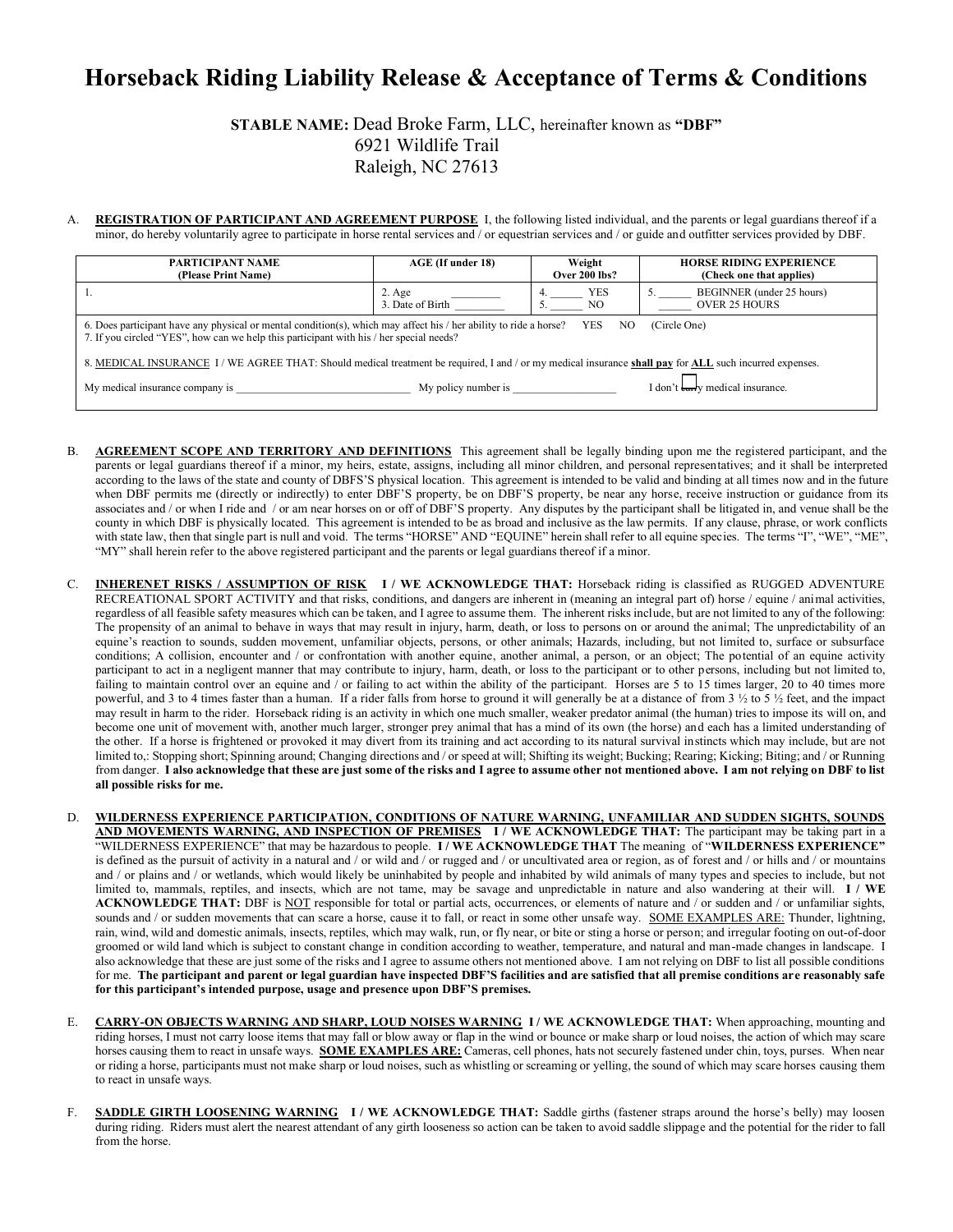- G. **PROTECTIVE HEADGEAR / HELMET WARNING AND OFFERING: I / WE AGREE THAT:** I for myself and on behalf of my child and / or legal ward have been fully warned and advised by DBF that protective headgear / helmet, which meets or exceeds the quality standards of the SEI CERTIFIED ASTM STANDARD F 1163 Equestrian Helmet, should be worn while riding, handling, and / or being near horses, and I understand that the wearing of such headgear / helmet at these times may reduce the severity of some of the wearer's head injuries and possibly prevent the wearer's death from happening as the result of a fall and other occurrences. **I / WE ACKNOWLEDGE THAT:** DBF has offered me, and my child and / or legal ward if applicable, protective headgear / helmet that meets or exceeds the quality standards of the SEI CERTIFIED ASTM STANDARD F 1163 Equestrian Helmet. **I / WE ACKNOWLEDGE THAT:** Once provided, if I choose to wear the protective headgear / helmet offered that I / WE will be responsible for properly securing the headgear / helmet on the participant's head at all times. **I am not relying on DBF and / or its associates to check any headgear / helmet or headgear / helmet strap that I may wear, or to monitor my compliance with this suggestion at any time nor or in the future.**
- H. **DBF'S PROTECTIVE HEADGEAR / HELMET POLICY:** I understand and agree that DBF requires riders to wear ASTM Standard F 1163 Protective Headgear / Helmet according to the following requirements.

| Rider Age            | <b>Protective Headgear / Helmet Requirement</b>                                                                                           |
|----------------------|-------------------------------------------------------------------------------------------------------------------------------------------|
| 5 Yrs and Younger    | For their Safety, children 5 years old and younger <b>may not</b> ride alone when participating in horse rental & trail riding equestrian |
|                      | services.                                                                                                                                 |
| 6 Yrs through 17 Yrs | Must wear the protective headgear / helmet.                                                                                               |
| 18 Yrs and Older     | Must choose to wear or not wear the protective headgear / helmet by checking the acceptance or refusal box that follows.                  |

#### **I. PROTECTIVE HEADGEAR / HELMET ACCEPTANCE OR REFUSSAL SELECTION FOR RIDERS 18 YEARS AND OLDER**

### ✓ **Check your choice:**

PROTECTIVE HEADGEAR / HELMET ACCEPTANCE: I / WE request for this participant to wear protective headgear / helmet which **DBF** provides, and I / WE will be solely responsible for securing the headgear / helmet on the participant's head.

**PROTECTIVE HEADGEAR / HELMET REFUSAL:** I / WE refuse for this participant to wear any type of protective headgear / helmet and / or will provide MY / OUR own. I / WE assume full responsibility for MY / OUR safety in this decision.

- **J. LIABILITY RELEASE I / WE AGREE THAT:** In consideration of DBF allowing my participation in this activity, under the terms set forth herein, I for myself and on behalf of my child and / or legal ward, heirs, administrators, personal representatives or assigns, do agree to release, hold harmless, and discharge DBF, its owners, agents, employees, officers, directors, representatives, assigns, members, owners of the premises and trails, affiliated organizations, and Insurers, and others acting on their behalf (hereinafter, collectively referred to as "Associates"), of and from all claims, demands, causes of action and legal liability, whether the same be known or unknown, anticipated or unanticipated, due to DBF'S ordinary negligence and / or will ful and / or wanton misconduct, I shall not bring any claims, demands, legal actions and causes of action, against DBF and ITS ASSOCIATES as stated above in this clause, for any economic and non-economic losses due to bodily injury and / or death and / or property damage, sustained by me and / or my minor child or legal ward in relation to the premises and operations of DBF, to include while riding, handling, or otherwise being near horses owned by me or owned by DBF, or in the care, custody or control of DBF, whether on or off the premises of DBF, but not limited to being on DBF'S premises.
- **K. EQUINE ACTIVITY LIABILITY ACT [EALA] WARNING OR LANGUAGE:** Under North Carolina Law, an equine activity sponsor or equine professional is not liable for an injury to or the death of a participant in equine activities resulting exclusively from the inherent risks of equine activities. Chapter 99E of the North Carolina statues. I acknowledge that I have reviewed this state's EQUINE ACTIVITY LIABILITY ACT WARNING OR LANGUAGE.
- L. **OTHER TERMS & CONDITIONS:** I/WE ACKNOWLEDGE AND ACCEPT THAT: No refunds will be given for any reason under any circumstances.
- **M. Participants, Parents, or Legal Guardians must sign below after reading and completing this entire document.**

# SIGNER STATEMENT OF AWARENESS

I / WE, THE UNDERSIGNED, REPRESENT THAT I / WE HAVE READ AND DO UNDERSTAND THE FOREGOING AGREEMENT, LIABILITY RELEASE AND ACCEPTANCE OF DBF'S TERMS AND CONDITIONS. I / WE UNDERSTAND THAT BY SIGNING THIS DOCUMENT I / WE AM GIVING UP RIGHTS TO SUE TODAY AND IN THE FUTURE. I / WE ATTEST THAT ALL FACTS ARE TRUE AND ACCURATE. I AM SIGNING THIS WHILE OF SOUND MIND AND NOT SUFFERING FROM SHOCK, OR UNDER THE INFLUENCE OF ALCOHOL, DRUGS OR INTOXICANTS.

| SIGNATURE OF PARTICIPANT (Spouses must sign for themselves.) |                                    | <b>DATE</b>         |
|--------------------------------------------------------------|------------------------------------|---------------------|
|                                                              |                                    |                     |
| SIGNATURE OF PARENT OR GUARDIAN                              |                                    | <b>DATE</b>         |
| <b>Address in Full</b>                                       | Mobile #                           | Other #             |
|                                                              | E-mail                             |                     |
|                                                              |                                    |                     |
|                                                              |                                    |                     |
| PERSON TO CONTACT IN CASE OF EMERGENCY                       | <b>RELATIONSHIP TO PARTICIPANT</b> | <b>PHONE NUMBER</b> |